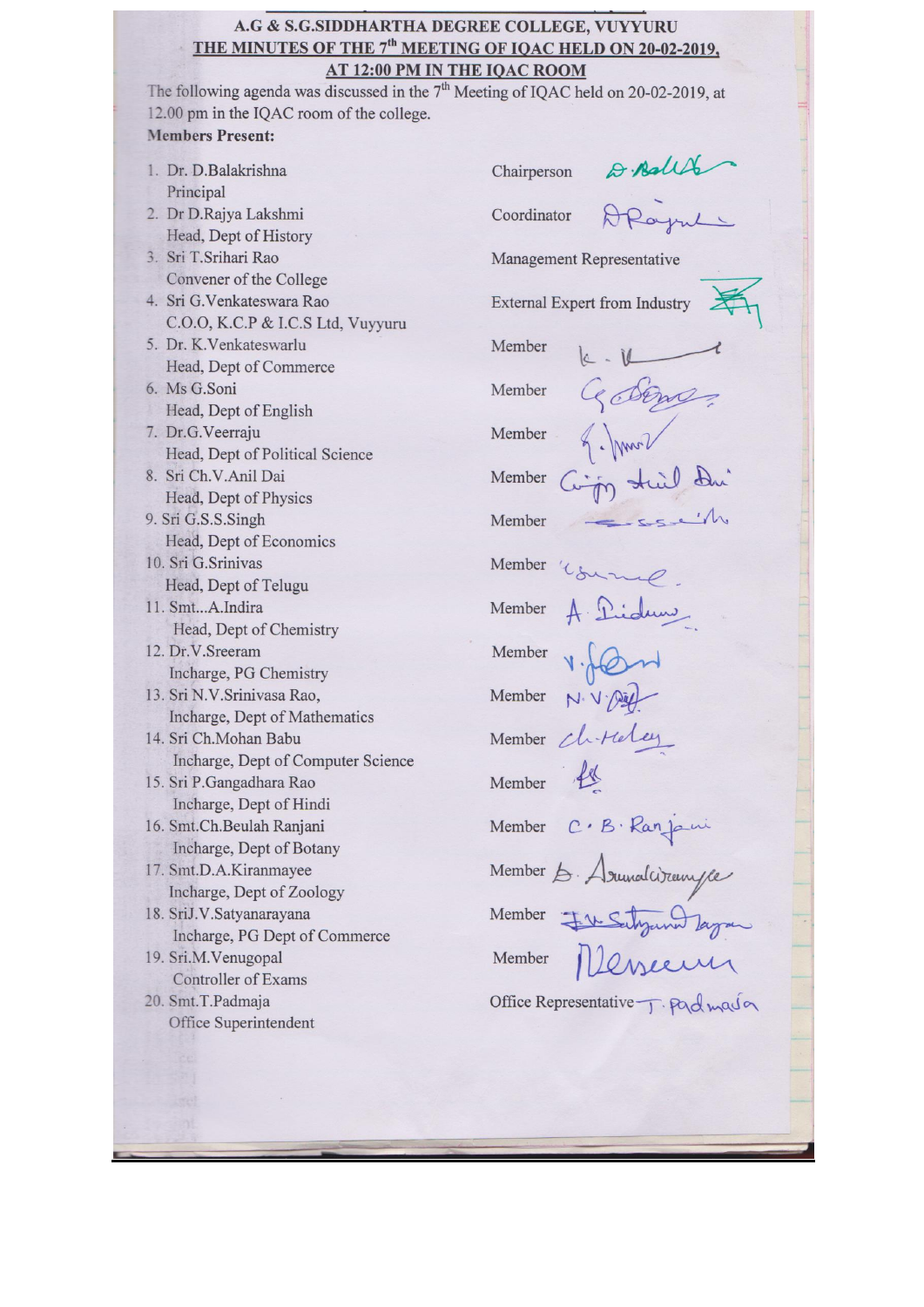# **INTERNAL QUALITY ASSURANCE CELL (IQAC) A.G & S.G.SIDDHARTHA DEGREE COLLEGE, VUYYURU THE MINUTES OF THE 7 th MEETING OF IQAC HELD ON 20-02-2019, AT 12:00 PM IN THE IQAC ROOM**

The following agenda was discussed in the  $7<sup>th</sup>$  Meeting of IQAC held on 20-02-2019, at 12.00 pm in the IQAC room of the college.

# **Members Present:**

| 1. Dr. D. Balakrishna              | Chairperson                          |
|------------------------------------|--------------------------------------|
| Principal                          |                                      |
| 2. Dr D.Rajya Lakshmi              | Coordinator                          |
| Head, Dept of History              |                                      |
| 3. Sri T.Srihari Rao               | <b>Management Representative</b>     |
| Convener of the College            |                                      |
| 4. Sri G. Venkateswara Rao         | <b>External Expert from Industry</b> |
| C.O.O, K.C.P & I.C.S Ltd, Vuyyuru  |                                      |
| 5. Dr. K. Venkateswarlu            | Member                               |
| Head, Dept of Commerce             |                                      |
| 6. Ms G.Soni                       | Member                               |
| Head, Dept of English              |                                      |
| 7. Dr.G.Veerraju                   | Member                               |
| Head, Dept of Political Science    |                                      |
| 8. Sri Ch.V.Anil Dai               | Member                               |
| Head, Dept of Physics              |                                      |
| 9. Sri G.S.S.Singh                 | Member                               |
| Head, Dept of Economics            |                                      |
| 10. Sri G.Srinivas                 | Member                               |
| Head, Dept of Telugu               |                                      |
| 11. SmtA.Indira                    | Member                               |
| Head, Dept of Chemistry            |                                      |
| 12. Dr.V.Sreeram                   | Member                               |
| Incharge, PG Chemistry             |                                      |
| 13. Sri N.V.Srinivasa Rao,         | Member                               |
| Incharge, Dept of Mathematics      |                                      |
| 14. Sri Ch.Mohan Babu              | Member                               |
| Incharge, Dept of Computer Science |                                      |
| 15. Sri P.Gangadhara Rao           | Member                               |
| Incharge, Dept of Hindi            |                                      |
| 16. Smt.Ch.Beulah Ranjani          | Member                               |
| Incharge, Dept of Botany           |                                      |
| 17. Smt.D.A.Kiranmayee             | Member                               |
| Incharge, Dept of Zoology          |                                      |
| 18. SriJ.V.Satyanarayana           | Member                               |
| Incharge, PG Dept of Commerce      |                                      |
| 19. Sri.M.Venugopal                | Member                               |
| <b>Controller of Exams</b>         |                                      |
| 20. Smt.T.Padmaja                  | <b>Office Representative</b>         |
| Office Superintendent              |                                      |